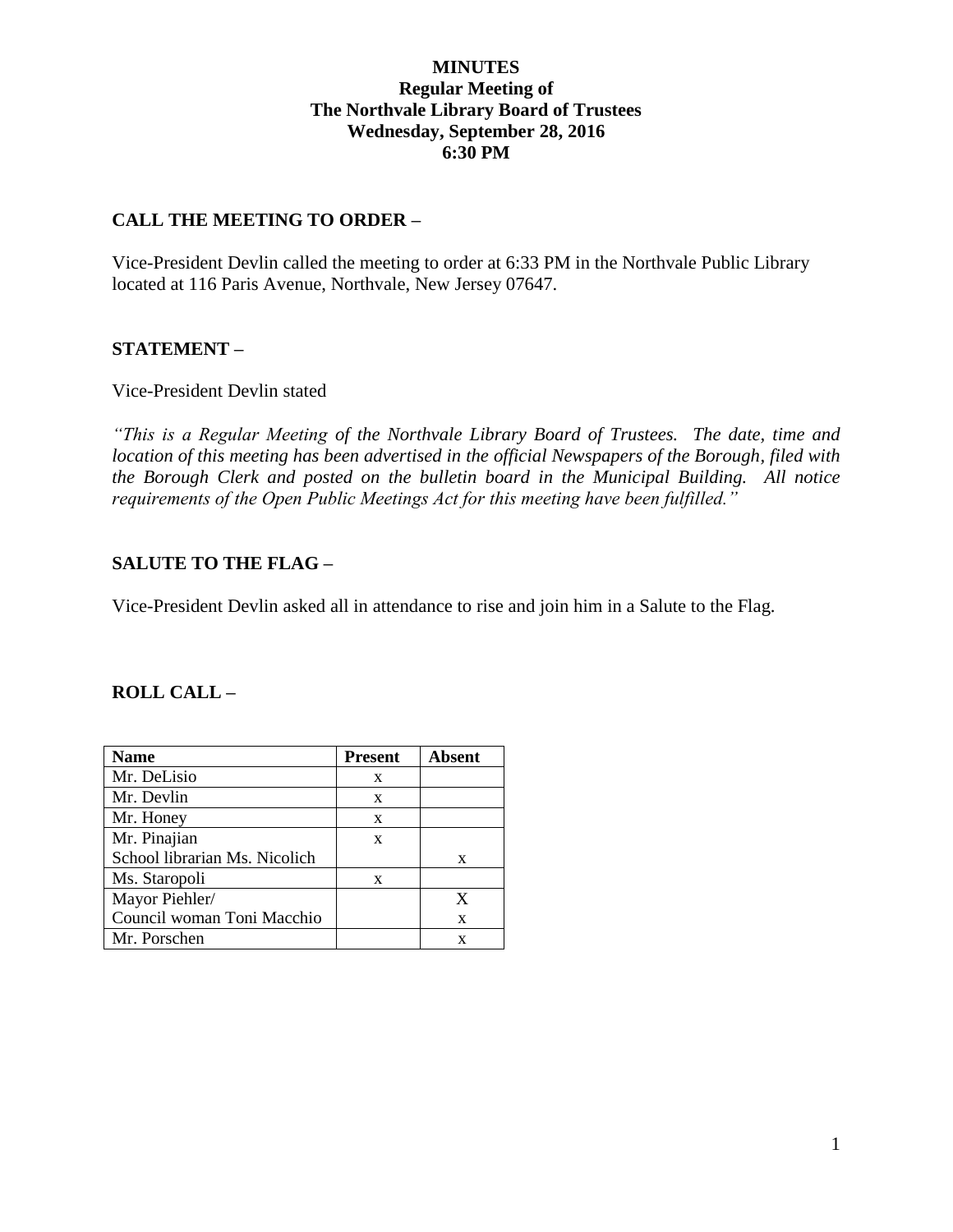#### **APPROVAL OF MINUTES**

Resolved to approve the minutes from the August 24, 2016 regular board meeting

The minutes were adopted on a roll call vote as follows:

| <b>Name</b>   | <b>ACTION</b> | <b>YES</b> | NO | <b>ABSENT</b> | <b>ABSTAIN</b> |
|---------------|---------------|------------|----|---------------|----------------|
| Mr. DeLisio   | second        | X          |    |               |                |
| Mr. Devlin    |               | X          |    |               |                |
| Mr. Honey     |               | X          |    |               |                |
| Mr. Pinajian  |               | X          |    |               |                |
|               |               |            |    |               |                |
| Ms. Staropoli | motion        | X          |    |               |                |
| Mayor Piehler |               |            |    | X             |                |
|               |               |            |    |               |                |
| Mr. Porschen  |               |            |    | x             |                |

### **GENERAL DISCUSSION**

#### **Director's Report**

Bill Canova gave a written estimate for \$2975.00 to replace the two additional old electrical panels in the basement. He has already replaced the one panel that the library uses. We will scan it and send it in the library update to the Mayor and Council during their next meeting.

There were 12 children's programs this month with 79 children/teens and 37 adults in attendance.

For the adult programs:

In addition to our monthly book club, we are hosting an author on October 5 and Kearny Bank on October, 6. Historical program and an Alzheimer's program are scheduled for November in addition to the book club and the WWII program we are cosponsoring with the Senior Center in November

● We conducted a Staff Meeting on Monday, September 26. I will try to hold at least one per quarter.

○ Senior Center- I registered new cards at the Senior Center on September 8

○ Northvale School Emily attended Back to School Nights on September 15 & 22. Great opportunity to share library information and registered more cards.

○ Town Day Fair, Saturday, September 24.

○ Emily is inviting Northvale preschool families to join her at the Gallen Day Center at the Jewish Home in Rockleigh on Monday, October 24 for an intergenerational story time.

● Reminder we still need less than an hour for State Aid Requirement. Short videos available through State Library. Tenafly is hosting a Trustees Long Range Planning Program, Tuesday, December 6.

• Library Cards: we have 1,253 patrons registered as of today, September 26, 2016. 32 new cards since last report.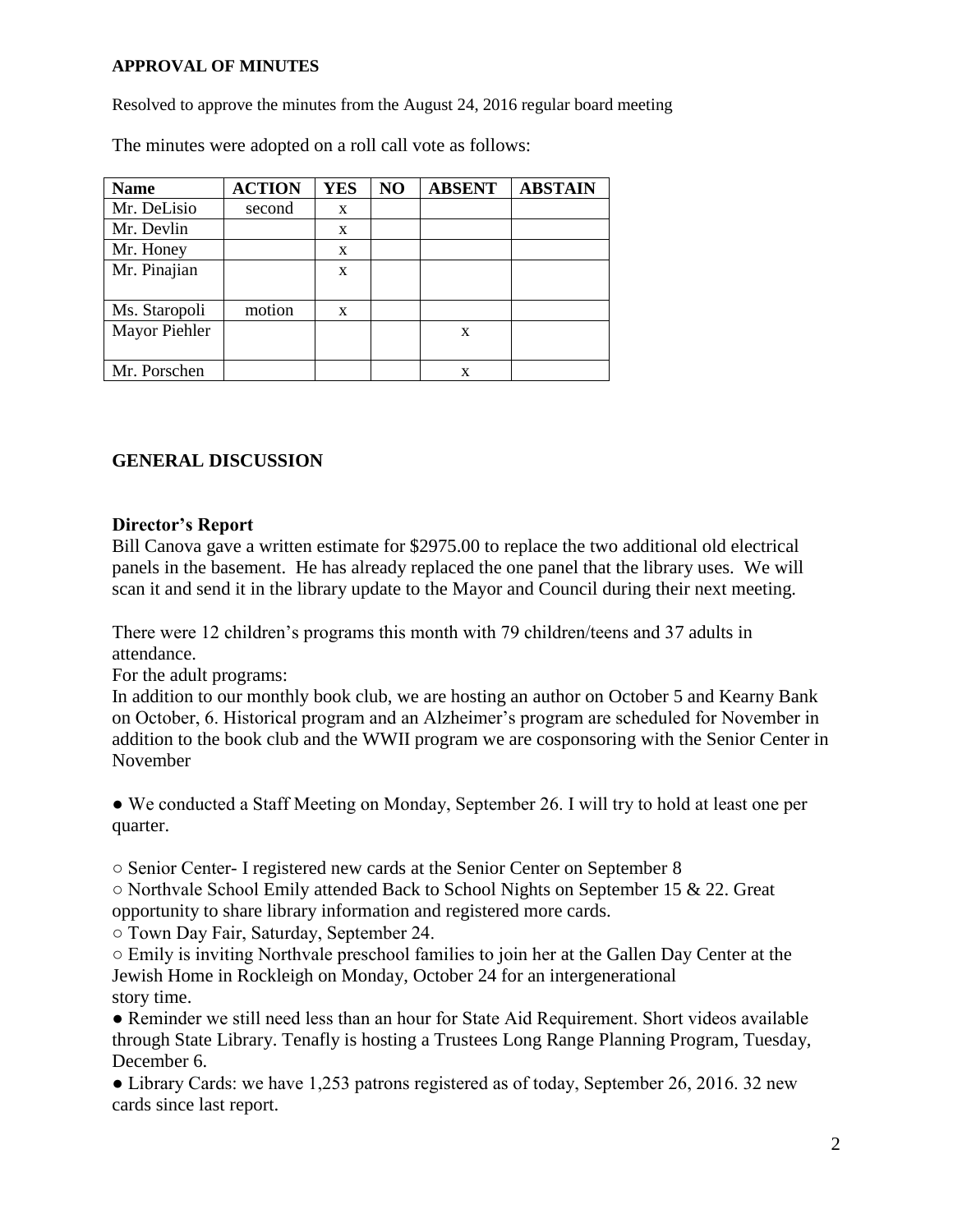• New chairs delivered. Positive feedback from the public.

Upcoming meetings/workshops:

- Wednesday, October 19, Book Buzz, Ellen, all day, Random House Publishing, NYC
- Thursday, October 20, System Council, Ellen, 9:30 am, Upper Saddle River PL
- Thursday, October 20, Youth Services Forum, Emily, all day, Monroe Township PL

# **HEARING OF THE PUBLIC –**

Vice President Devlin opened the meeting to the public at 6:40 PM

**Ms. Kathy Brunet – 417 Crest Drive** – giving the Friends of the Library update: They will be having their membership drive and on October  $30<sup>th</sup>$  they will be having their fundraiser Sunday, October 30, 2016

2:00 - 7:00pm GROWLER AND GILL

148 Route 59 West

Nanuet, NY 10954

We invite you and your family to join us as we test the bar keeping skills of our Northvale Leadership as they guest bartend for you! Enjoy 24 fresh taps of premium craft beer and 500 varieties of bottled beers from around the world.

With no one else addressing the board and Vice President Devlin declared the public comment portion of the meeting closed at 6:43 pm

## **Treasurer's Report**

We will be looking into direct deposit for the town quarterly check. Right now we are under budget 19%.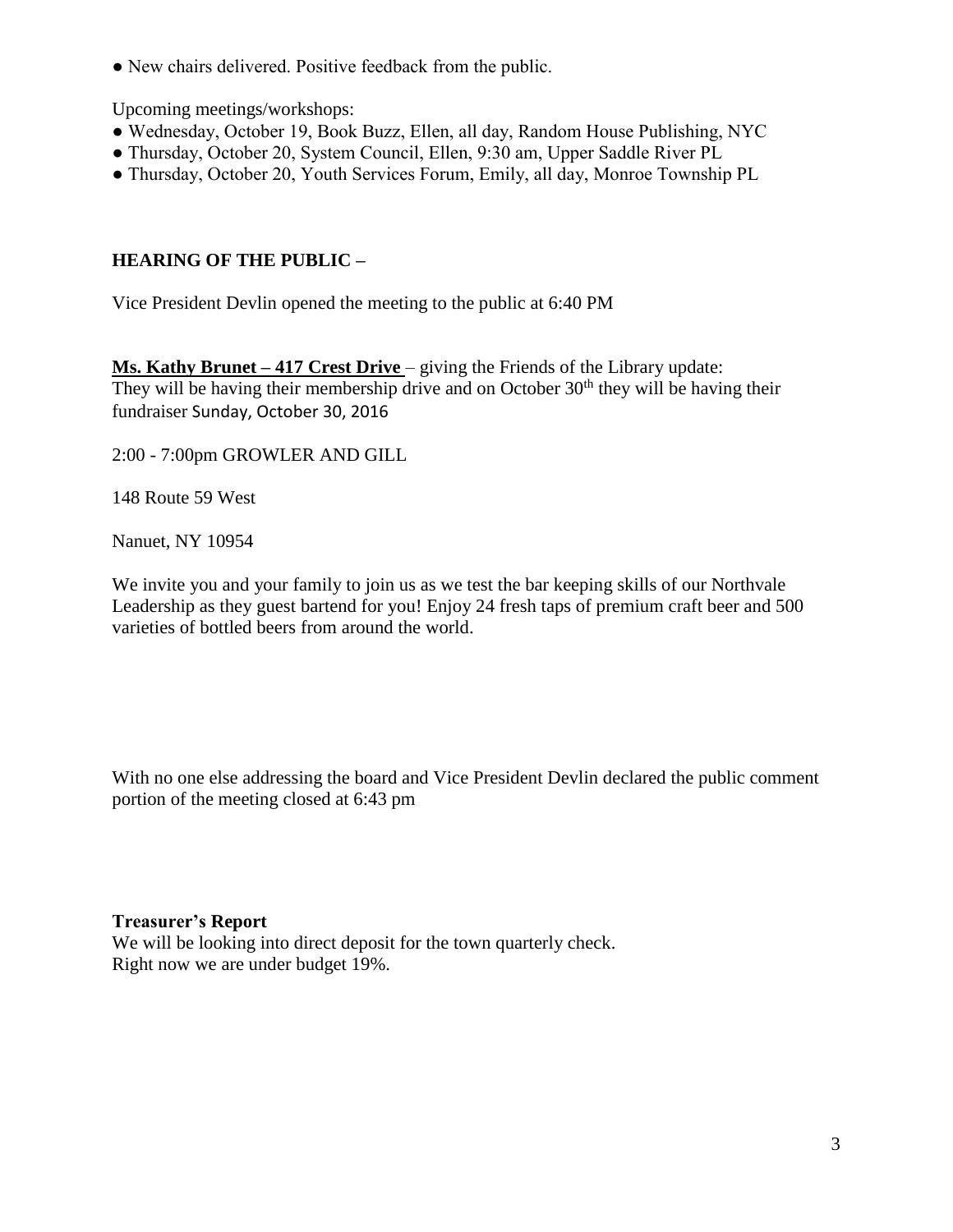# **ROLL CALL VOTES –**

Resolved to approve the claims list of invoices totaling \$6139.45 for this past month of September .

| <b>Name</b>   | <b>ACTION</b> | <b>YES</b> | NO | <b>ABSENT</b> | <b>ABSTAIN</b> |
|---------------|---------------|------------|----|---------------|----------------|
| Mr. DeLisio   |               | X          |    |               |                |
| Mr. Devlin    | second        | X          |    |               |                |
| Mr. Honey     |               | X          |    |               |                |
| Mr. Pinajian  |               | X          |    |               |                |
|               |               |            |    |               |                |
| Ms. Staropoli | motion        | X          |    |               |                |
| Mayor Piehler |               |            |    | X             |                |
|               |               |            |    |               |                |
| Mr. Porschen  |               |            |    | X             |                |

The resolution was adopted on a roll call vote as follows:

Resolved to approve the reimbursement for Director O'Keefe for the purchase of an air conditioner, refreshments and mileage reimbursements in the amount of \$407.74

The resolution was adopted on a roll call vote as follows:

| <b>Name</b>   | <b>ACTION</b> | <b>YES</b> | N <sub>O</sub> | <b>ABSENT</b> | <b>ABSTAIN</b> |
|---------------|---------------|------------|----------------|---------------|----------------|
| Mr. DeLisio   | motion        | X          |                |               |                |
| Mr. Devlin    |               | X          |                |               |                |
| Mr. Honey     |               | X          |                |               |                |
| Mr. Pinajian  | second        | X          |                |               |                |
|               |               |            |                |               |                |
| Ms. Staropoli |               | X          |                |               |                |
| Mayor Piehler |               |            |                | X             |                |
|               |               |            |                |               |                |
| Mr. Porschen  |               |            |                | X             |                |

Resolved to approve the reimbursement for Emily Pepe for NJLA Youth Services Forum in the amount of \$35.00

The resolution was adopted on a roll call vote as follows:

| <b>Name</b>   | <b>ACTION</b> | <b>YES</b> | NO | <b>ABSENT</b> | <b>ABSTAIN</b> |
|---------------|---------------|------------|----|---------------|----------------|
| Mr. DeLisio   | second        | X          |    |               |                |
| Mr. Devlin    | motion        | X          |    |               |                |
| Mr. Honey     |               | X          |    |               |                |
| Mr. Pinajian  |               | X          |    |               |                |
|               |               |            |    |               |                |
| Ms. Staropoli |               | X          |    |               |                |
| Mayor Piehler |               |            |    | X             |                |
|               |               |            |    |               |                |
| Mr. Porschen  |               |            |    | X             |                |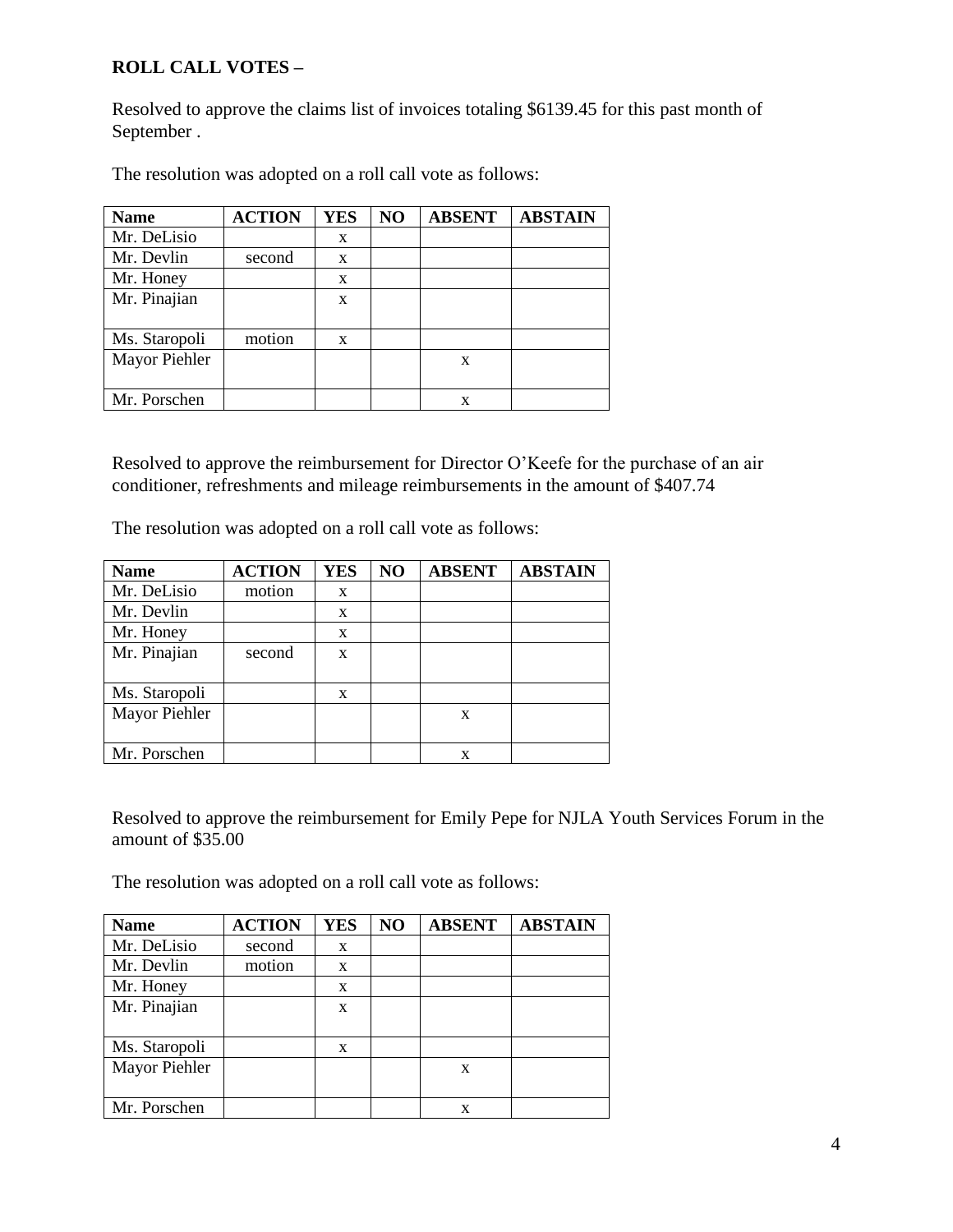Resolved to approve the replenishment of the petty cash for \$75

| <b>Name</b>   | <b>ACTION</b> | <b>YES</b> | N <sub>O</sub> | <b>ABSENT</b> | <b>ABSTAIN</b> |
|---------------|---------------|------------|----------------|---------------|----------------|
| Mr. DeLisio   | second        | X          |                |               |                |
| Mr. Devlin    |               | X          |                |               |                |
| Mr. Honey     |               | X          |                |               |                |
| Mr. Pinajian  | motion        | X          |                |               |                |
| Ms. Staropoli |               | X          |                |               |                |
| Mayor Piehler |               |            |                | X             |                |
| Mr. Porschen  |               |            |                | x             |                |

The resolution was adopted on a roll call vote as follows:

Resolved to approve the Proposed 2017 Library Holiday Closings New Year's Day (Observed): Monday, January 2 President's Day: Monday, February 20 Good Friday: Friday, April 14 Memorial Day Weekend: Saturday, May 27 & Monday, May 29 Independence Day: Tuesday, July 4 Labor Day Weekend: Saturday, September 2 & Monday, September 4 Columbus Day: Monday, October 9 Thanksgiving Eve: Close at 1 pm-Wednesday, November 22 Thanksgiving Day: Thursday, November 23 Christmas Day: Monday, December 25

The resolution was adopted on a roll call vote as follows:

| <b>Name</b>   | <b>ACTION</b> | <b>YES</b> | NO | <b>ABSENT</b> | <b>ABSTAIN</b> |
|---------------|---------------|------------|----|---------------|----------------|
| Mr. DeLisio   |               | X          |    |               |                |
| Mr. Devlin    |               | X          |    |               |                |
| Mr. Honey     | second        | X          |    |               |                |
| Mr. Pinajian  | motion        | X          |    |               |                |
|               |               |            |    |               |                |
| Ms. Staropoli |               | X          |    |               |                |
| Mayor Piehler |               |            |    | X             |                |
|               |               |            |    |               |                |
| Mr. Porschen  |               |            |    | X             |                |